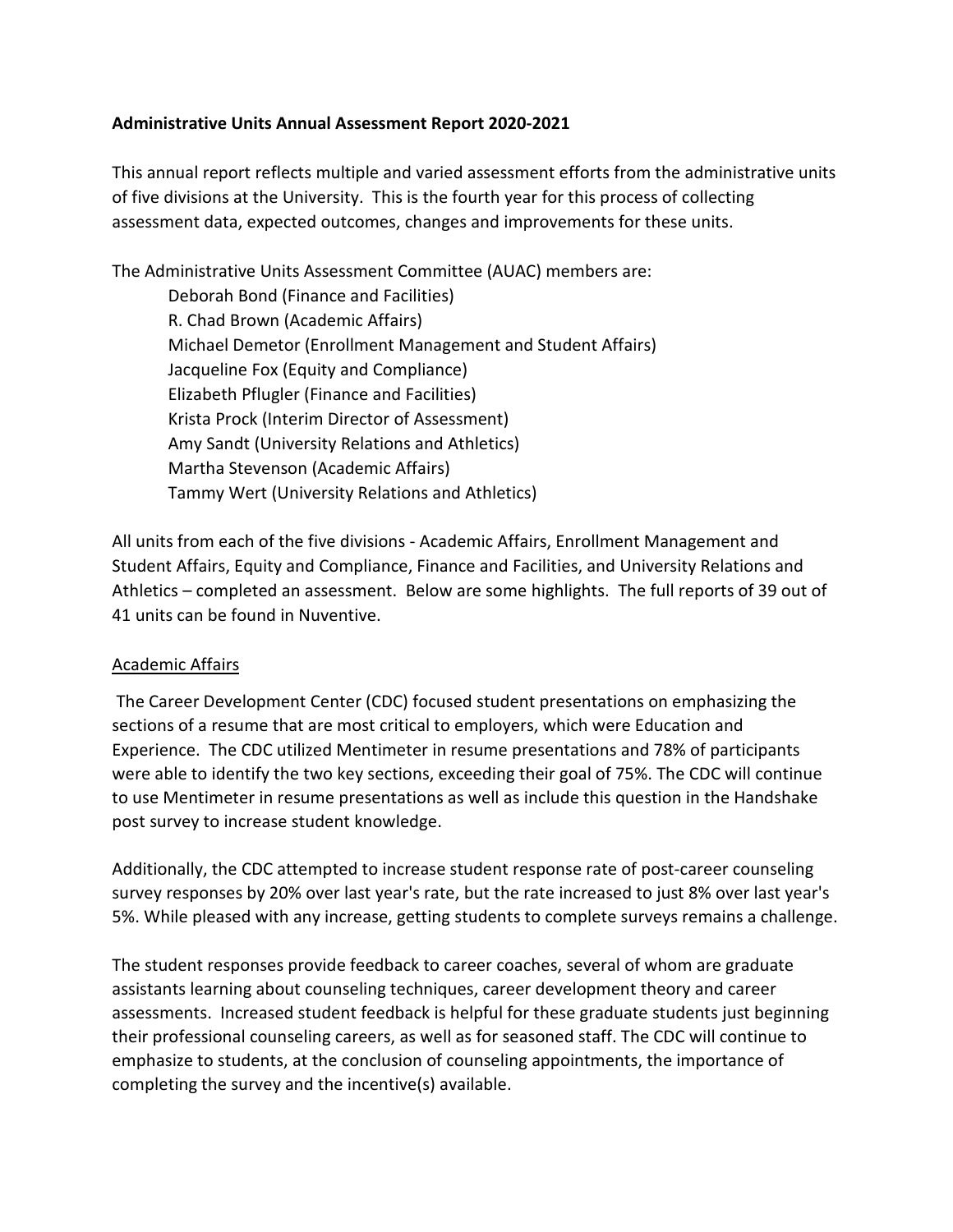## Enrollment Management & Student Affairs

The Office of Student Conduct engaged in several assessment initiatives including: a student learning outcomes assessment of graduate student preparedness for facilitating student conduct briefings; completion of a self-study program review; assessment of student perceptions of the student conduct process; and an evaluation of the new *BearAware*  program.

A learning outcomes assessment of student conduct briefings by graduate student case officers, in collaboration with Residence Life, exceeded the total target of a 2.25 average score on an observation rubric, however, two of ten domains fell below the desired target and were identified as areas of training emphasis and reassessment. Student Conduct administered the *Student Conduct Adjudication Process Questionnaire* (as developed by eduOutcomes) with a 27% response rate and achieved a total average score of 4.18 (5.0); KU scored higher in eight of nine domains as compared to the reference group. The survey is planned to be administered in the future and compared to prior results if the university adopts a new system-wide *Student Code of Conduct*. A comprehensive Student Conduct self-study was completed and yielded 19 recommendations for program improvement. The *BearAware* educational program launched in Fall 2020 with 90% of participants (N164) scoring 70% or higher via an indirect assessment of learning (posttest). To improve results, recommendations were made to enhance content, improve student comprehension by adding learning checks throughout the program, and expand utilization. Additionally, student learning outcomes assessment of student conduct sanctions were completed including an assessment of reflective essays and pretest and posttest comparisons of alcohol, marijuana, and conflict resolution sanction programs with 96% of students demonstrating knowledge gains. Goals for University Conduct Board training fell short of targets due to an insufficient number of formal hearings held because of the pandemic. Although all new UCB representatives demonstrated knowledge gains of 10% or higher following training, 60% of participants scored 15% which fell short of the 80% target.

## Equity & Compliance

The Disability Services Office established a student learning outcome that students enrolled in the My Place program would demonstrate self-advocacy by implementing their accommodations in their courses during the first three (3) weeks of the Spring 2021 semester. The established criteria for success was 95% of My Place participants would have implemented their accommodations by the third week of the semester. In order to assess whether or not the criteria for success was met, the Disability Services Office established a two-part process. First the Disability Services Office ran a report to determine how many My Place participants requested accommodation letters through MyKU during the first three (3) weeks of the Spring 2021 semester. Additionally, the Disability Services Office distributed a short questionnaire to the faculty of the My Place participants to determine whether or not the My Place participants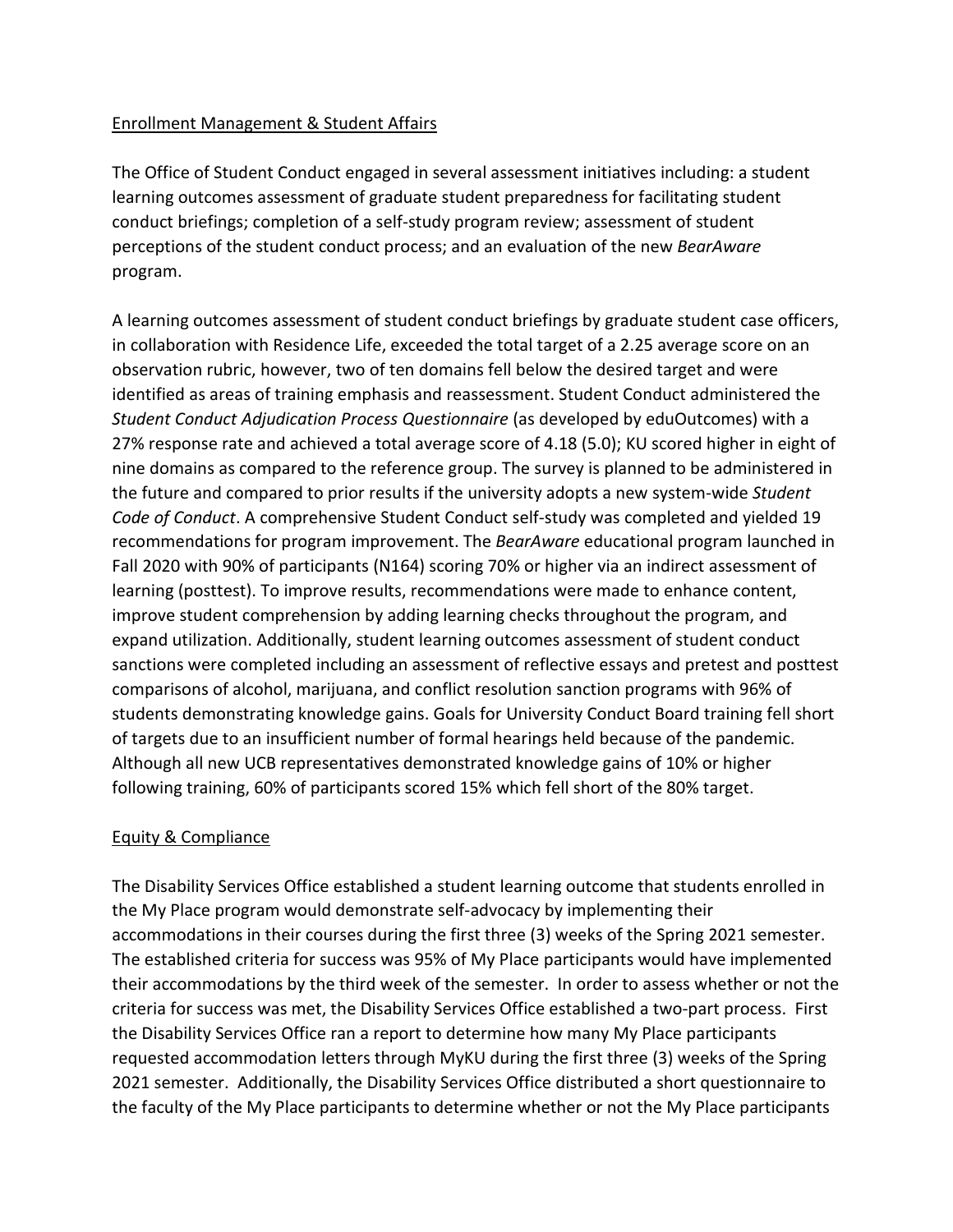completed the implementation process by requesting a meeting and discussing the accommodations with their faculty members.

The summary of findings was as follows. Twenty (20) out of twenty-three (23), or 86.95%, of My Place students began to implement their accommodations by requesting electronic accommodation letters by the third week of the Spring 2021 semester, as compared to 60% of all students registered with the Disability Services Office requesting letters within the same timeframe. By the end of the seventh week of the Spring 2021 semester, two (2) additional My Place participants requested electronic accommodation letters to bring the total to 95%, as compared to65% of all students registered with the Disability Services Office requesting accommodation letters within the same timeframe.

In response to the summary of findings, the Disability Services Office noted it is important to recognize and respect that some students will invoke their right not to disclose their disability to their professors, if the student deems that accommodations are not needed in those classes. Therefore, accommodation letters would not be requested in those situations.

During the Spring 2022 semester, the Disability Services Office plans to administer a survey to My Place participants regarding the process of requesting accommodations, including timing of the request for letters and discussion with faculty to identify any barriers to the process.

# Finance & Facilities

Facilities' main goal was to improve customer service and align service offerings with the changing needs of the University. This goal related to the University's Strategic Plan goal #4 which stated: "Kutztown University will maintain and enhance physical, financial, and human resources necessary to fulfill its mission." A new on-line customer service training program was developed for all Facilities employees to participate in. As an organization, based on an average of 119 employees, a 98.33% participation and success rate were achieved. This learning resulted in a targeted understanding of the organizational priorities, underlying work management process, and customer service delivery. Facilities will continue to use these types of programs as a foundation to build upon. The challenges were having all Facilities personnel complete training modules and successfully pass the training test/quiz.

## University Relations & Athletics

University Relations assessed four areas including: the effectiveness of communications with parents and families, user satisfaction of the Daily Brief e-newsletter, marketing initiatives and the performance of the university website.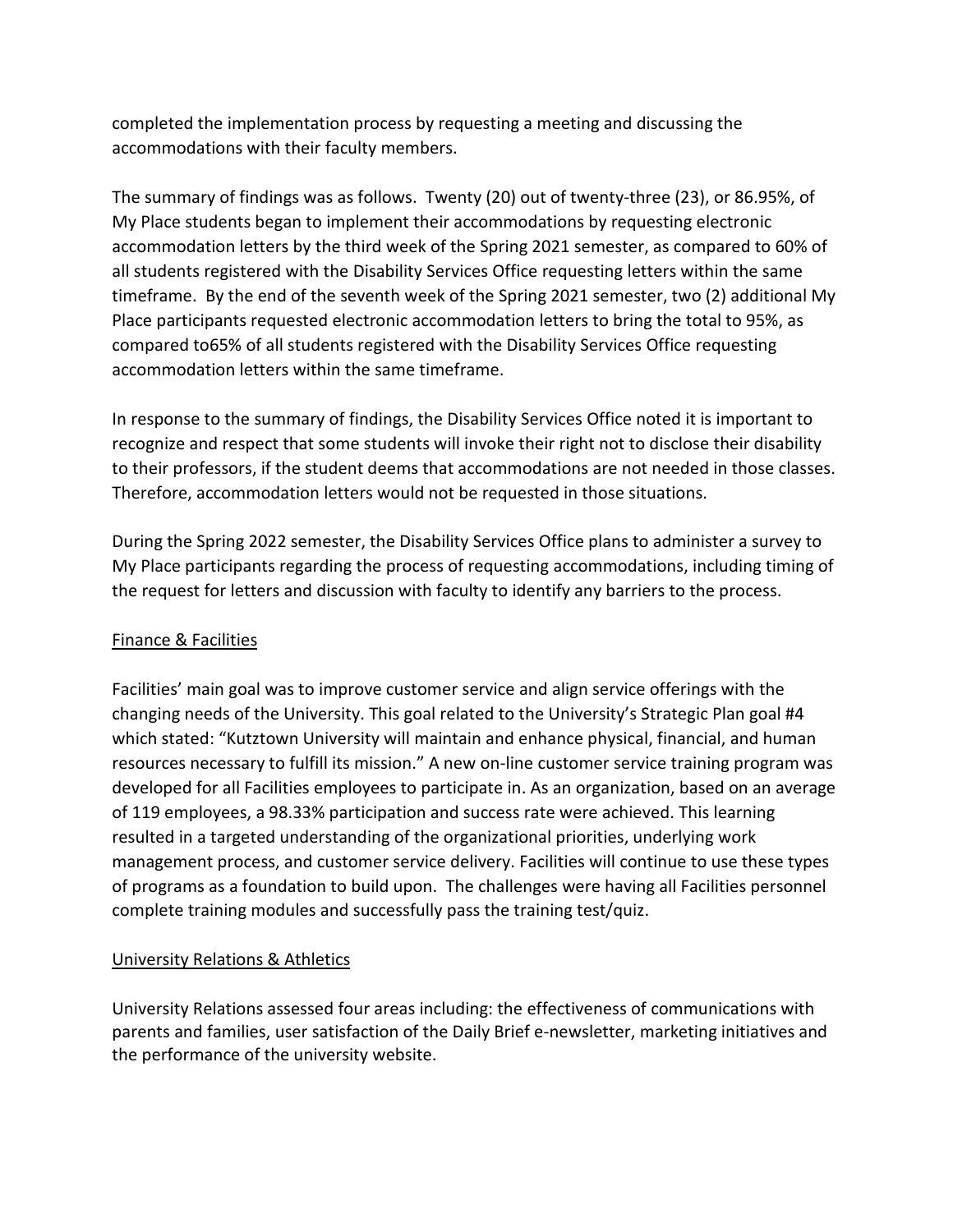Assessment of the Parent and Family Bulletin as a tool for communicating with parents and families exceeded expectations. The Office of Communications sent a 9-question survey designed to determine the effectiveness and satisfaction of the communication tool to readers in the April 2021 newsletter. The data revealed 91% of respondents received their campus news through the Parent and Family Bulletin. The majority of respondents indicated the emailed newsletter is the preferred communication method, are very satisfied with the overall content (66.45%), feel it is important to them (60.20%), and agreed or strongly agreed the issues covered are important topics to parents (86.84%). The survey had an 8.51% response rate (i.e., 304 responses from 3,569 subscribers) which did not meet the established success criteria of 33%. In response to feedback received, the monthly newsletter will include more information on campus life, clubs, student activities, athletics, and local or borough events for families and students in 2021-2022.

Assessment of user satisfaction of the Daily Brief revealed 90% of respondents were Satisfied, (51%) or Very Satisfied (39%) with the Overall Quality of the Daily Brief exceeding the target goal. University Relations distributed an 8-question survey designed to determine user satisfaction of the Daily Brief e-newsletter April 15, 19 and 26 through the Daily Brief and by email. Success criteria was set at a 33% response rate with an average rating of Somewhat Satisfied or higher completed. The survey had a 24.5% response rate (i.e., 234 responses from 955 employees). The success criteria of a 33% response rate was not achieved. However, nearly all readers (97%) report being somewhat satisfied, satisfied, or very satisfied with the overall quality of the Daily Brief. Based on these numbers, the success criteria of an average rating was achieved. While the majority (72%) are satisfied with the submission of articles, eleven people (6%) reported being either somewhat dissatisfied, dissatisfied or very dissatisfied with the submission process. To improve user satisfaction, University Relations increased the word limit to 250-300 words from 100 words and created a new submission form. The Office of Information Technology will implement these changes in the Ingeniux content management system, making the newsletter responsive and resizable before June 30, 2022.

Engagement with student profile stories far exceeded targets for Fall 2020. The Office of University Marketing assessed engagement with current and perspective students and their parents and families by measuring the reach, impressions, and actions of three new stories and six student profiles each semester. Marketing was successful in producing the recommended number of photo and video profiles of students for the website and social media. The student profiles far exceeded targets in the Fall 2020 semester, with the most successful post earning a reach of 12,036, 13,070 impressions and 669 engagements. The student profile posts in Spring 2021 were somewhat less successful, and most fell short of the reach and impression goals. The Office of University Marketing will continue to develop and share student profile stories on KU's website and social media. To encourage more engagement (which leads to more impressions and higher reach), the marketing department will experiment with different approaches to social media captions, as well as including appropriate hashtags and tagging other KU accounts throughout the 2021-22 academic year.